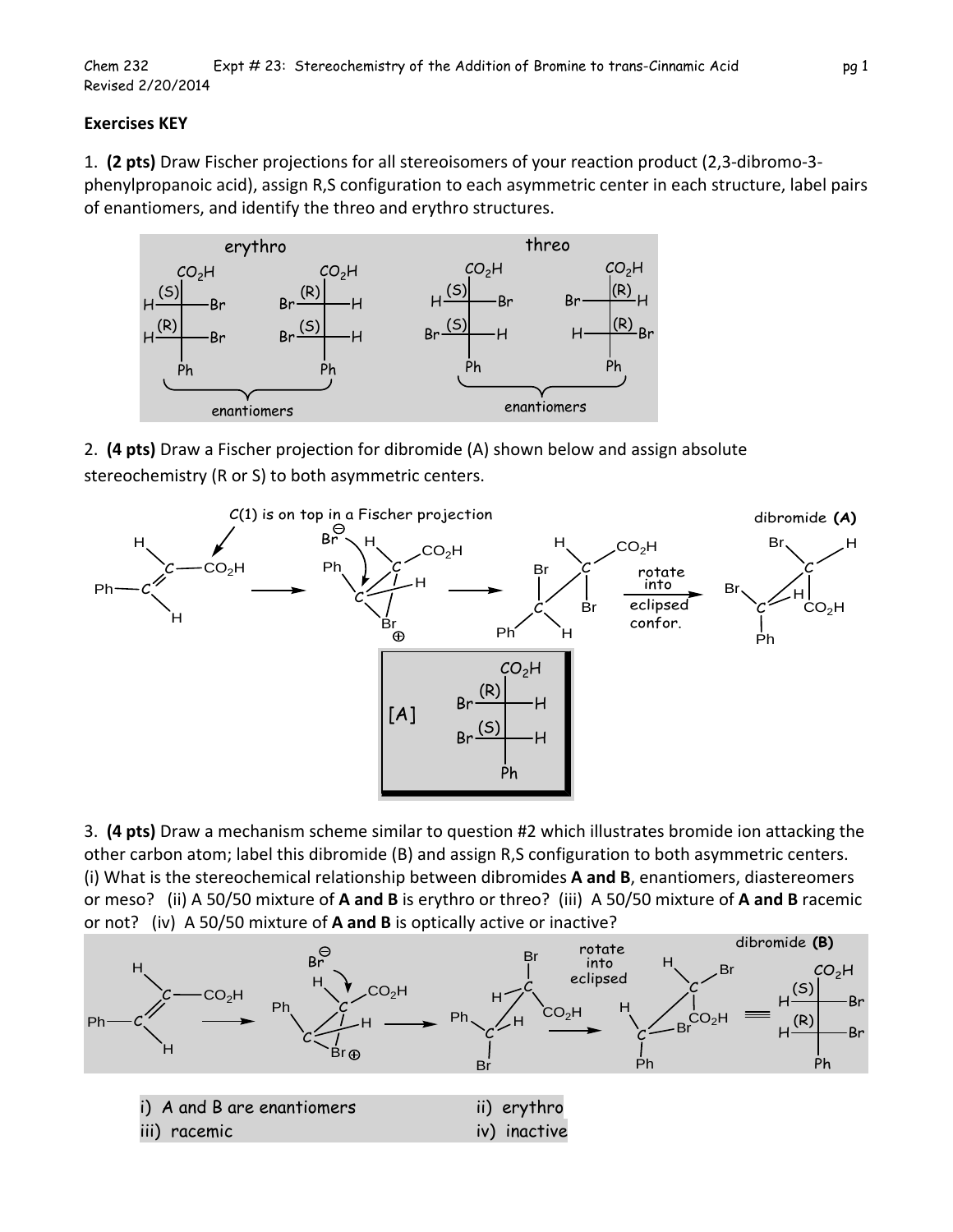4. **(4 pts)** Draw mechanism schemes similar to question #2 which illustrate bromonium ion formation on the top face of *trans*‐cinnamic acid and bromide ion attacking each of the carbon atoms to give two dibromides (label them as C and D). Assign R,S configuration to all asymmetric centers. (i) What is the stereochemical relationship between dibromides **C and D**, enantiomers, diastereomers or meso? (ii) A 50/50 mixture of **C and D** is erythro or threo? (iii) A 50/50 mixture of **C and D** racemic or not? (iv) A 50/50 mixture of **C and D** is optically active or inactive?



5. **(4 pts)** What product would you expect to obtain (erythro, threo or both) by the addition of bromine to *cis*‐cinnamic acid, assuming it reacts by the same mechanism as *trans*‐cinnamic acid? Include a mechanism scheme similar to that shown in question #2.



6. **(4 pts)** Draw resonance structures showing how the aryl group of *trans*‐anethole stabilizes the intermediate carbocation shown in your lab text in "Understanding the Experiment".